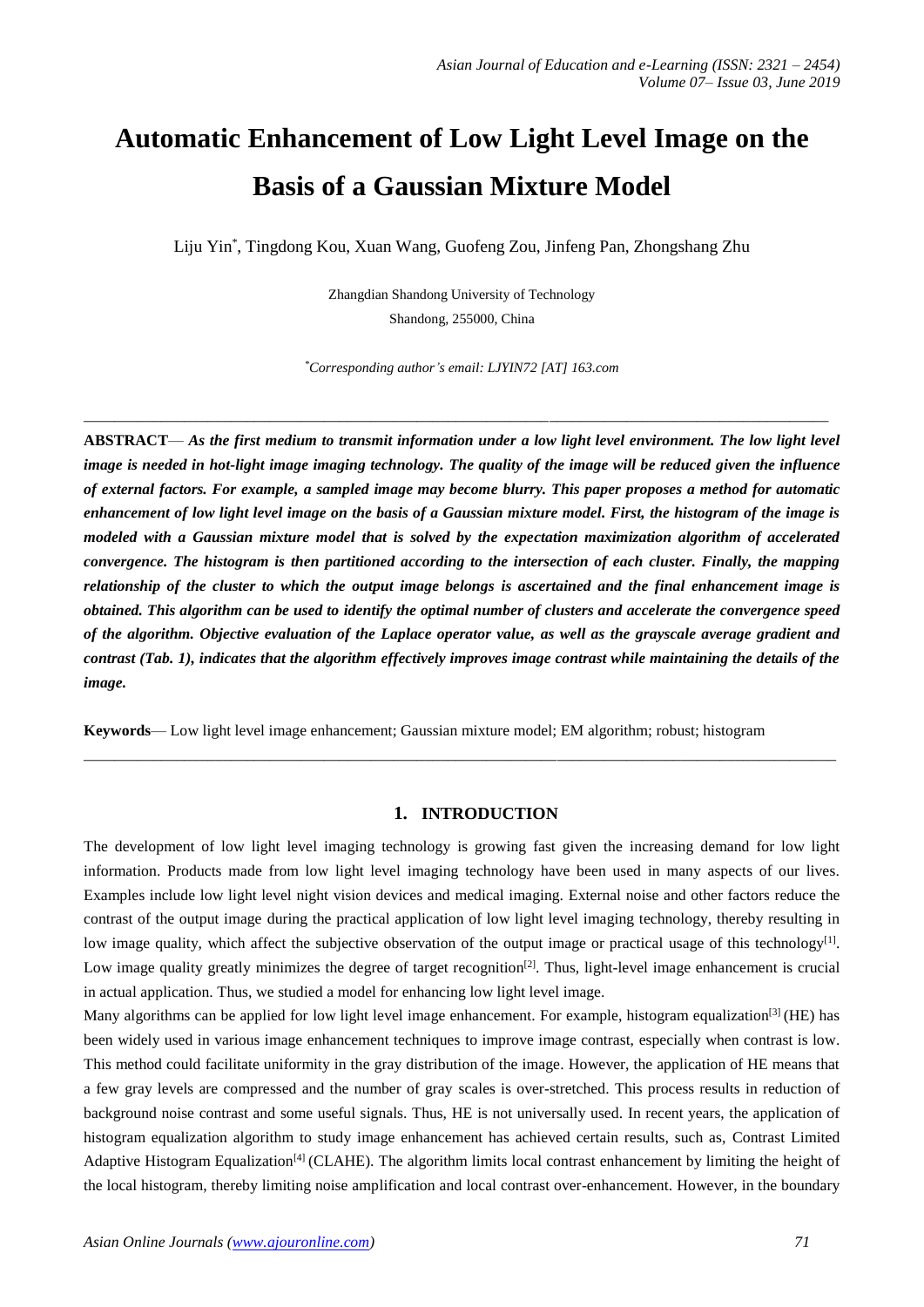area of the gray-scale mutation, a lot of noise is generated. In places where the grayscale is particularly concentrated, the output image may be too bright or too dark.

Given the shortcomings of HE and CLAHE, we proposed an optimized automatic enhancement algorithm for low light level image on the basis of the Gaussian mixture model. The Gaussian mixture model models the histogram. An accelerated convergence EM algorithm based on robustness<sup>[5]</sup> is used to fit the histogram. We used clusters of 2 to 6. Only the histogram data was processed to increase processing speed. The algorithm performs well for image denoising and local detail processing. The proposed algorithm could effectively maintain the details of the image and improves the contrast of the micro-light image.

The remainder of this paper is organized as follows. Sect. 2 provides a detailed presentation of the proposed measurement matrix optimization method. Sect. 3 presents the simulation results. Sect. 4 presents the conclusion.

#### **2. ESTABLISHMENT OF THE ENHANCED ALGORITHM MODEL**

The Gaussian mixture model consists of Gaussian clusters with different parameters, each of which has its own mean, variance, and weighting coefficients. A Gaussian mixture model can divide and stretch parts of the human eye that are not easily distinguishable. Thus, it can improve not only the image details, but also the contrast of the image<sup>[6]</sup>.

The dynamic range of the input image X is assumed to be  $[x_d, x_u]$ . The dynamic range of the output image Y is given

as  $[y_a, y_u]$ .

### 2.1 Histogram fitting

N Gaussian clusters can be used to model the histogram. The probability density function  $P(x|\theta_n)$  calculated from the gray value of the image is a Gaussian mixture distribution that contains N clusters.

$$
P(x|\theta) = \sum_{i=1}^{N} \alpha_i \phi(x|\theta_i)
$$
 (1)

In Equation (1),  $\phi(\mathbf{x}|\theta_i)$  is the probability density of the image grayscale level, which satisfies

$$
\Phi(\mathbf{x}|\theta_i) = \frac{1}{\sqrt{2\pi}\sigma_i} e^{-\frac{(x-\mu_i)^2}{2\sigma_i^2}} \tag{2}
$$

 $\alpha_i$  is the prior probability of the *i*th cluster, which satisfies  $\sum_{i=1}^{N} \alpha_i = 1$  and  $\alpha_i \in (0,1)$ .

The EM algorithm is used to estimate the number of Gaussian clusters and the parameters of each curve in the input image. The number of clusters is selected when  $\zeta(x|\theta)$  (Equation [4]) changes minimally.

#### *Solution and Analysis of the Gaussian Mixture Model*

The Gaussian mixture model is one of the most important modeling approaches. The image enhancement method based on the Gaussian mixture model is a widely used model and an important technique in the field of image processing<sup>[7]</sup>. *Solution of the Gaussian Mixture Model*

Solving the Gaussian mixture model involves the equation below:

$$
P(x|\theta_n) = \sum_{n=1}^{N} \alpha_n \frac{1}{\sqrt{2\pi} \sigma_n} e^{-\frac{(x-\mu_n)^2}{2\sigma_n^2}}
$$
(3)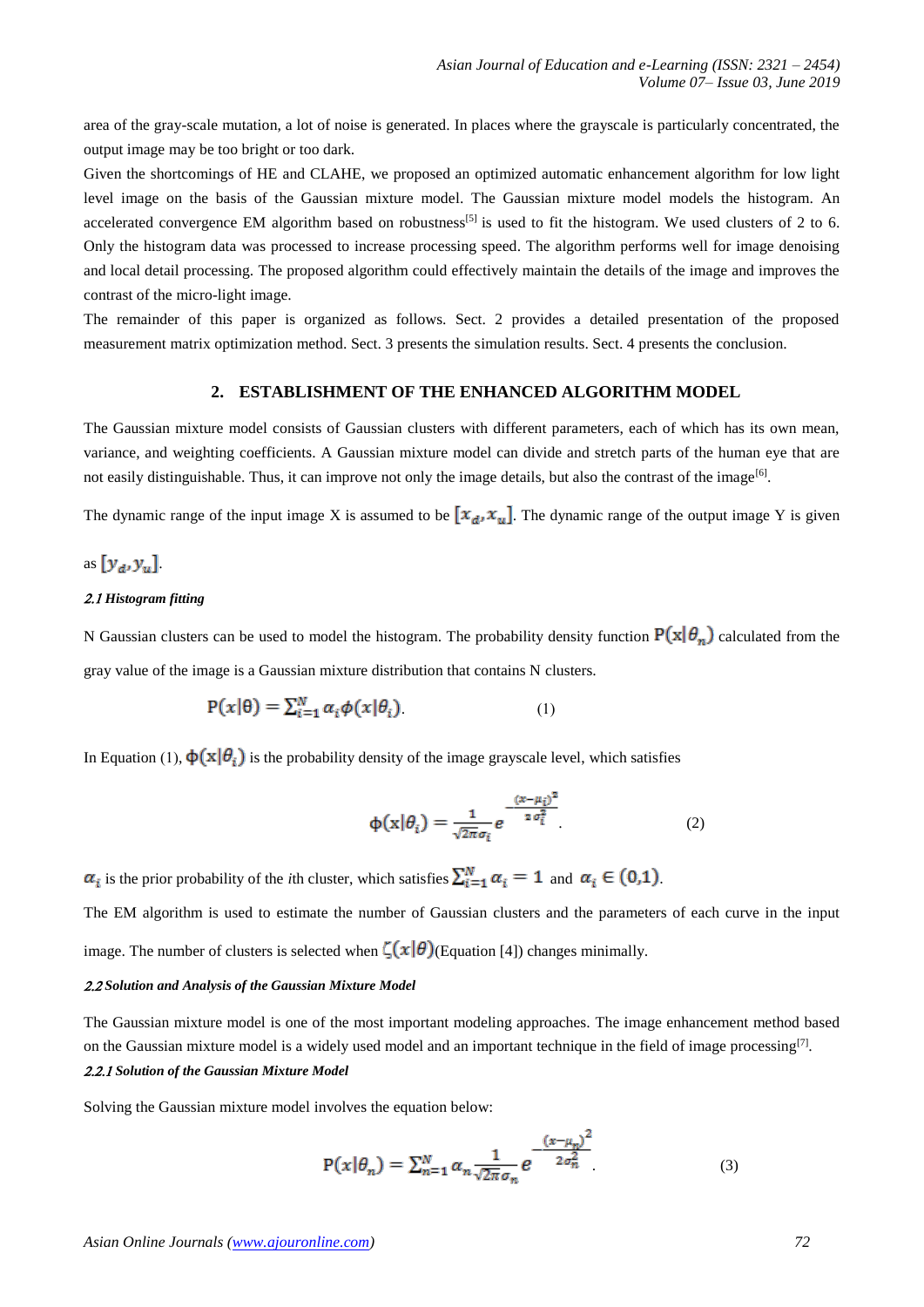$P(x|\theta_n)$  represents an approximation of the probability density of the image histogram and N represents the number of clusters.  $\mu$  and  $\sigma^2$  represent the mean and variance of the nth clustering level.  $P(x|\theta_n)$  is the weighted coefficient of the *n*th cluster.  $\mu$  is the grayscale average of the image and  $\sigma^2$  is the grayscale variance of the image.

The ultimate goal of solving the Gaussian mixture model is to obtain the optimal image gray mean and variance.

Fitting function  $\zeta(x|\theta)$  in the FJ algorithm is used<sup>8</sup>; continuous update of the clustering parameters is performed by

iteration until  $\zeta(x|\theta)$  stabilizes and the optimal number of clusters is ascertained.

$$
\zeta(x|\theta) = \log P(x|\theta) \tag{4}
$$

The data to be processed is  $X = x_1 + x_2 + \cdots + x_L$ . *L* is the maximum grayscale level of the image. Use of the accelerated convergence EM algorithm to process the histogram data not only saves storage space, but also reduces the number of iterations. The steps are as follows.

E-step: Calculate the expected value of a likelihood estimate using data *x* and current estimate  $\theta^k$ . Identify  $\xi_{jk}$  through Equation  $(3)$ . The final expected function is obtained by Equation  $(4)$ .

$$
\xi_{jk} = \frac{\alpha_k \times \phi(x_j | \theta^k)}{\sum_{k=1}^K \alpha_k \times \phi(x_j | \theta^k)}\tag{5}
$$

$$
Q(\theta, \theta^k) = \sum_{k=1}^K n_k \times \log \alpha_k + \sum_{j=1}^N \xi_{jk} \times [\log(\frac{1}{\sqrt{2\pi}} - \log \sigma_k - \frac{(x_j - \mu_k)^2}{2\sigma_k^2})].
$$
 (6)

$$
n_k = \sum_{j=1}^N \xi_{jk}, \sum_{k=1}^K n_k = N
$$

 $\zeta_{ik}$  is the probability that the *j*th part of the observation data comes from the *k*th cluster model under the current model parameters.

M Step: Find  $\theta^k$  that can produce the largest  $Q(\theta, \theta^k)$ .

1. Obtain the derivative of the Q function,

$$
\frac{\partial \mathbf{Q}(\theta, \theta^k)}{\partial \theta} = g(\theta^k)
$$

- 2. If  $\|\mathbf{g}(\theta^*)\| = 0$ , stop calculating.  $\theta^k$  is for the desired value. Otherwise, proceed to 3.
- 3. If  $\|\mathcal{S}(\boldsymbol{\theta}^*)\|$  $g(\theta^*)$  <  $\alpha r_k$ , then take the resulting value to satisfy  $\|g(\theta^*)\| \leq r_{k+1} < \alpha r_k$ .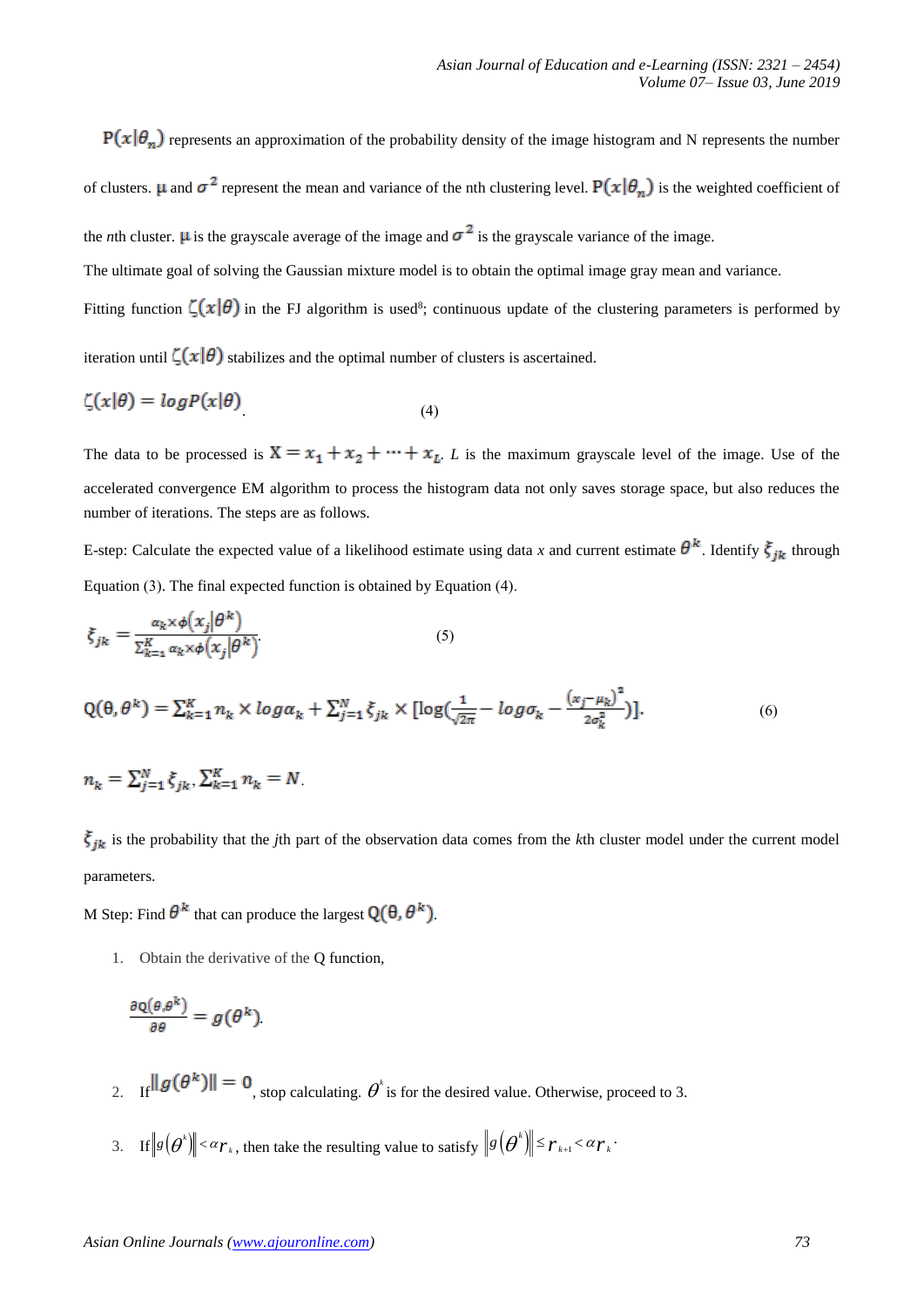4. Let 
$$
\Delta \theta^{k+1} = \Delta \theta^k - 1.01 \chi_{jk} g(\theta^k)
$$
 and let  $\theta^{k+1} = \theta^k + \Delta \theta^k$ .

Proceed to 5. Otherwise, proceed to 4.

5. Let  $r_{k+1} = r_k$ , Take the step length of the EM algorithm  $\Delta \theta^{(k)}$ , and let  $\theta^{(k+1)} = \theta^k + \Delta \theta^k$ .  $\mathbf{x}_{jk}$  is updated

by the Symmetric Rank 1 Correction equation,  $x_{jk} = x_{jk}^{i+1} + \frac{(\Delta_i - x_{jk}^i \delta^t)(\Delta_i - x_{jk}^i \delta^t)^T}{(\Delta_i - x_{ik}^i \delta^t)^T \delta^t}$ .

$$
\Delta_i = g(\theta^{i+1}) - g(\theta^i), \delta_i = \theta^{i+1} - \theta^i
$$

6. Let  $k=k+1$ . Return to 1.

 $\mu$ ,  $\sigma^2$  and  $\alpha$  are calculated by the following equations:

$$
\sigma_k^2 = \frac{\sum_{j=1}^N (y_j - \mu_k)^2}{\sum_{j=1}^N \xi_{jk}}\tag{7}
$$

$$
\mu_k = \frac{\sum_{j=1}^{N} \xi_{jk} x_{jk}}{\sum_{j=1}^{N} \xi_{jk}}.
$$
\n(8)

$$
\alpha_k = \frac{\sum_{j=1}^N \xi_{jk}}{N} \tag{9}
$$

Repeat the E, M steps until the parameter iteration is stable, and finally obtain the approximation histogram,

$$
H(x) = M \times \sum_{n=1}^{N} \phi\left(x | \theta_{n}\right) \alpha_{n} \tag{10}
$$

M is the total number of pixels.  $H(x)$  is the number of pixels corresponding to the gradation value x.

#### *Parameters and Processes for Enhanced Model*

High number of clusters and improved fitting effect and image enhancement effect are optimal conditions for histogram enhancement<sup>10</sup>. However, too many clusters can affect the speed of operations. To achieve the desired effect for both processing speed and enhancement effect, this paper sets the number of clusters at k=3~6. Convergence function  $\zeta(x|\theta)$ 

takes the value of  $10^6$  and generally iterates about 100 times. The algorithm flow of this model is shown in Fig. 1.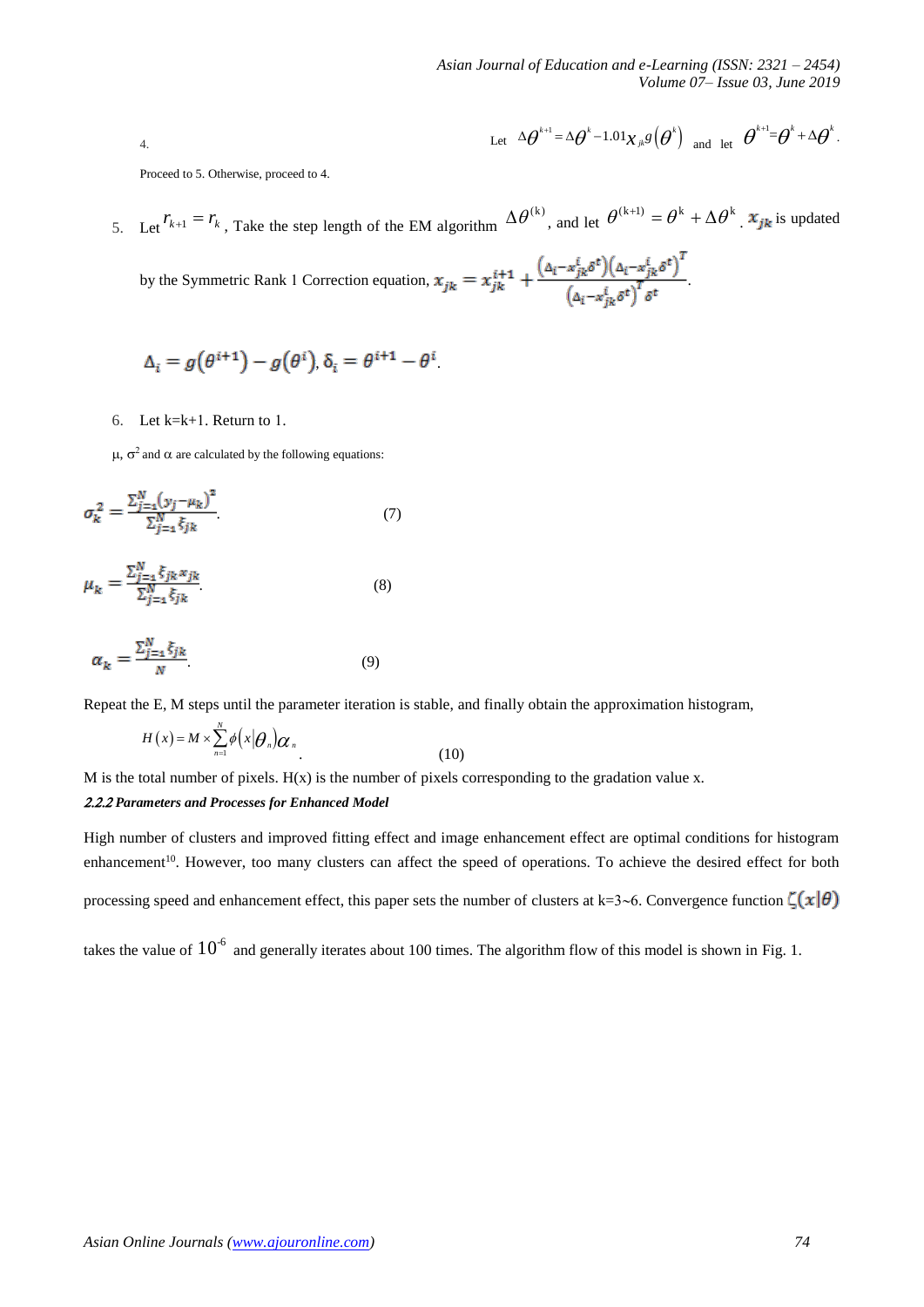

**Figure 1:** Flowchart of the algorithm

# *Partition*

Meaningful intersections can be obtained by mathematical calculation. The intersection of Gaussian clusters  $\theta_n$  and  $\theta_m$  can be obtained by Equation (9).

$$
\alpha_{n} \phi(x|\theta_{n}) = \alpha_{m} \phi(x|\theta_{m}). \qquad (11)
$$

From Equation 11, we identify all intersections of the Gaussian cluster, but the meaningful intersections are ignored. A meaningful intersection is an intersection of adjacent clusters and must remain within the dynamic range of the gray level.

This cluster must satisfy the following equation:

$$
\alpha_n \phi(x_{m,n}^k \mid \theta_m) = \alpha_m \phi(x_{m,n}^k \mid \theta_n), \ \alpha_n \phi(x_{m,n}^k \mid \theta_n) > \alpha_n \phi(x_{m,n}^k \mid \theta_n). \tag{12}
$$

*k*  $x_{m,n}^k$  represents the *k*th intersection of the *m*th cluster and the nth cluster.  $\forall \theta_t \neq {\theta_m, \theta_n}$ .

The dynamic range x of the gray level is partitioned by an intersection point, namely,

$$
x = [x^{d}, x^{1}] \cup [x^{1}, x^{2}] \cup .... \cup .... \cup ... \cup [x^{(N-1)}, x^{s}]
$$
\n(13)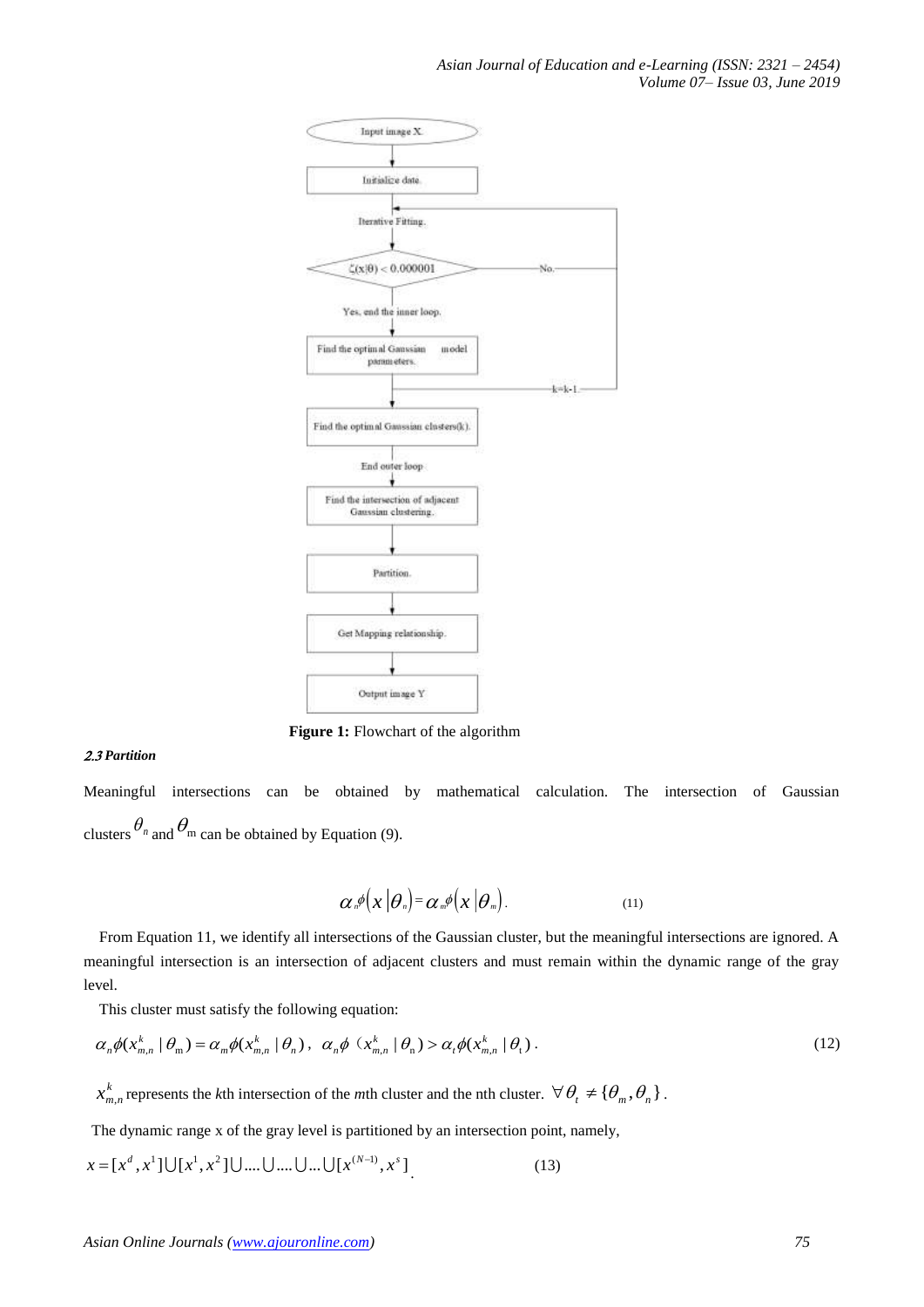In the above equation,  $x^d = x_d$  $x^d = x_d, x^s = x_u$  $x^s = x_{\mu}$ .

 $x^k$  is the intersection of clusters and satisfies  $x^d < x^1 < x^2 < ... < x^{(N-1)} < x^s$ .

#### 2.4 Mapping

The essence of grayscale mapping is to map one gray value to another gray value. An image that contains all the new gray values represents the enhanced image as the output.

First, we find the mapping range between the input image and the output image. The cumulative probability density function of the input image is as follows:

$$
F(x) = \int_{-\infty}^{x} P(x) dx = \int_{-\infty}^{x} \sum_{k=1}^{N} \alpha_k \phi(x | \theta_k) dx
$$
 (14)

Each sub-interval of the x dynamic range is mapped to the corresponding y sub-interval. The mapping relationship

weight coefficient of the interval is determined by  $b_k$ .  $b_k \in [0,1]$ .  $b_k$  must satisfy  $\sum_{k=1}^{N} b_k = 1$  $\sum_{k=1}^N b_k =$ *k*  $b_k = 1$ .

$$
b_{k} = \frac{F(\chi^{k-1}) - F(\chi^{k})}{\sum_{i=1}^{k} F(\chi^{i-1}) - F(\chi^{i})}
$$
(15)  

$$
y^{k} = y_{d} + (y_{u} - y_{d}) \sum_{i=1}^{k-1} b_{i}
$$
(16)  

$$
y^{k+1} = y^{k} + b_{k} (y_{u} - y_{d})
$$
(17)

Equations (15) and (16) can guarantee the coverage of the mapping.

$$
[y_d, y_u] = [y_d, y^1] \cup [y^1, y^2] \cup \dots \cup [y^{N-1}, y_u] \ y_d = 0, y_u = 255.
$$

Then, the corresponding Gaussian cluster parameters in the output image are obtained. The cumulative probability density function of the input image is retained in the output image. That is,

$$
F_k(x^k) = F_k(y^k),
$$
 (18)

$$
F_k(x^{k+1}) = F_{k}(y^{k+1}).
$$
\n(19)

Therefore, the Gaussian parameters of the image can be solved by Equation (16)–(19).

$$
\mu_{k} = \frac{(x^{k} - \mu_{k}}{x^{k+1} - \mu_{k}} y^{k+1} - y^{k})}{(\frac{x^{k} - \mu_{k}}{x^{k+1} - \mu_{k}} - 1)},
$$
\n(20)

$$
\sigma_k = \frac{(y^k - \mu_k)}{x^{k+1} - \mu_k} \sigma_k.
$$
\n(21)

 $\mu_k$  is the average of the *k*th cluster of the original image.  $\mu'_{k}$  is the average of the *k*th cluster of the mapped image.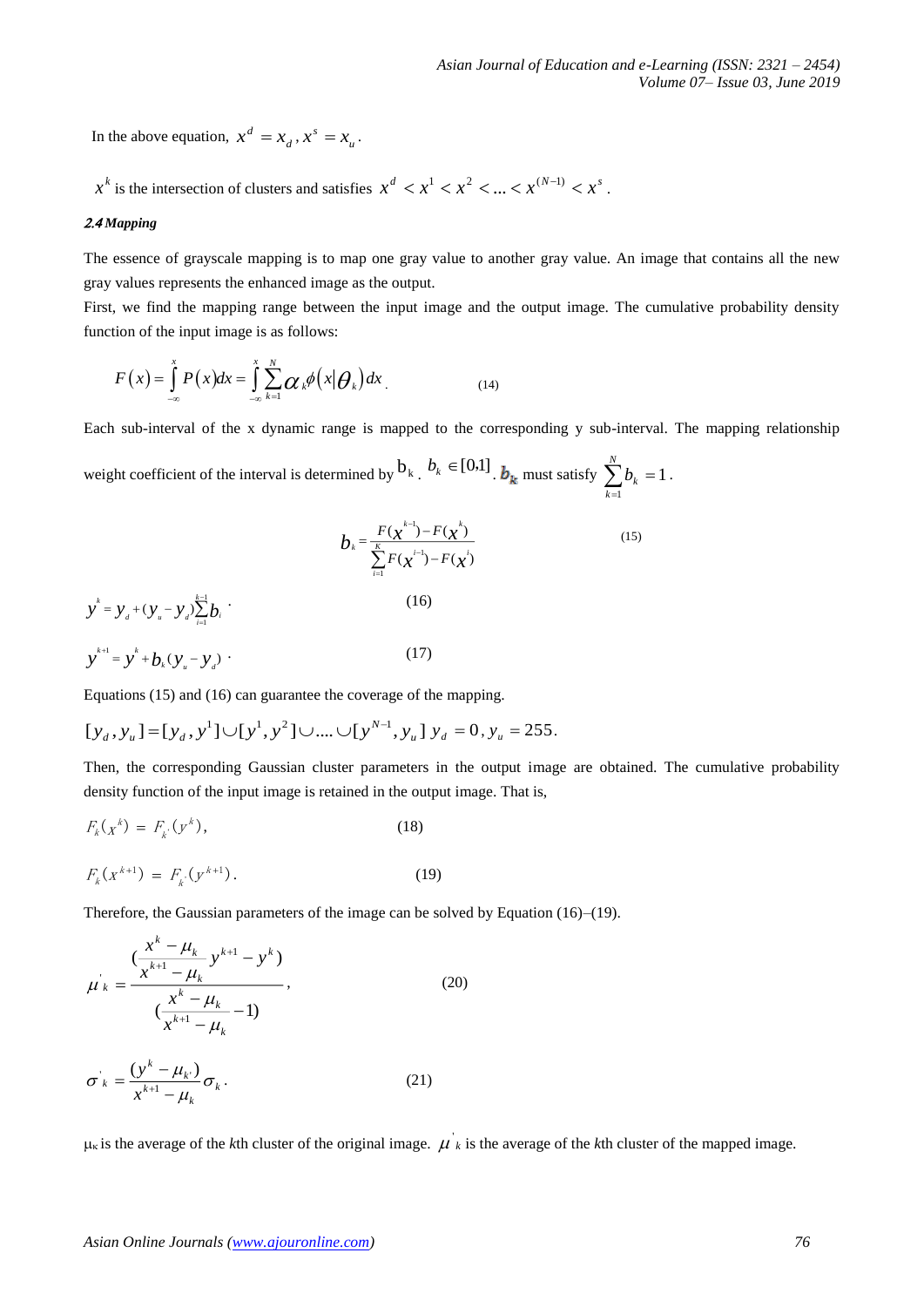is the variance of the *k*th cluster of the original image.  $\sigma'_{k}$  is the variance of the *k*th cluster of the mapped image.

Mapping relationship is calculated by using the obtained optimal Gaussian parameters. The mapping function is ascertained by weighting the probability density of the clusters in the Gaussian mixture model.

$$
y = \sum_{k=1}^{N} \left( \left( \frac{x - \mu_k}{\sigma_k} \right) \sigma_k + \mu_k \right) \alpha_k.
$$
 (22)

In the above equation, x is the input image and y is the output image after mapping.

Figure 2 shows the best histogram fitting effect when the number of clusters of the Gaussian mixture model of Figure 6 is 5. At this point, six meaningful intersections (black circles) exist, which ensure that a Gaussian cluster plays a dominant role in each sub-interval.



**Figure 2:** The best fitting result  $(k=5)$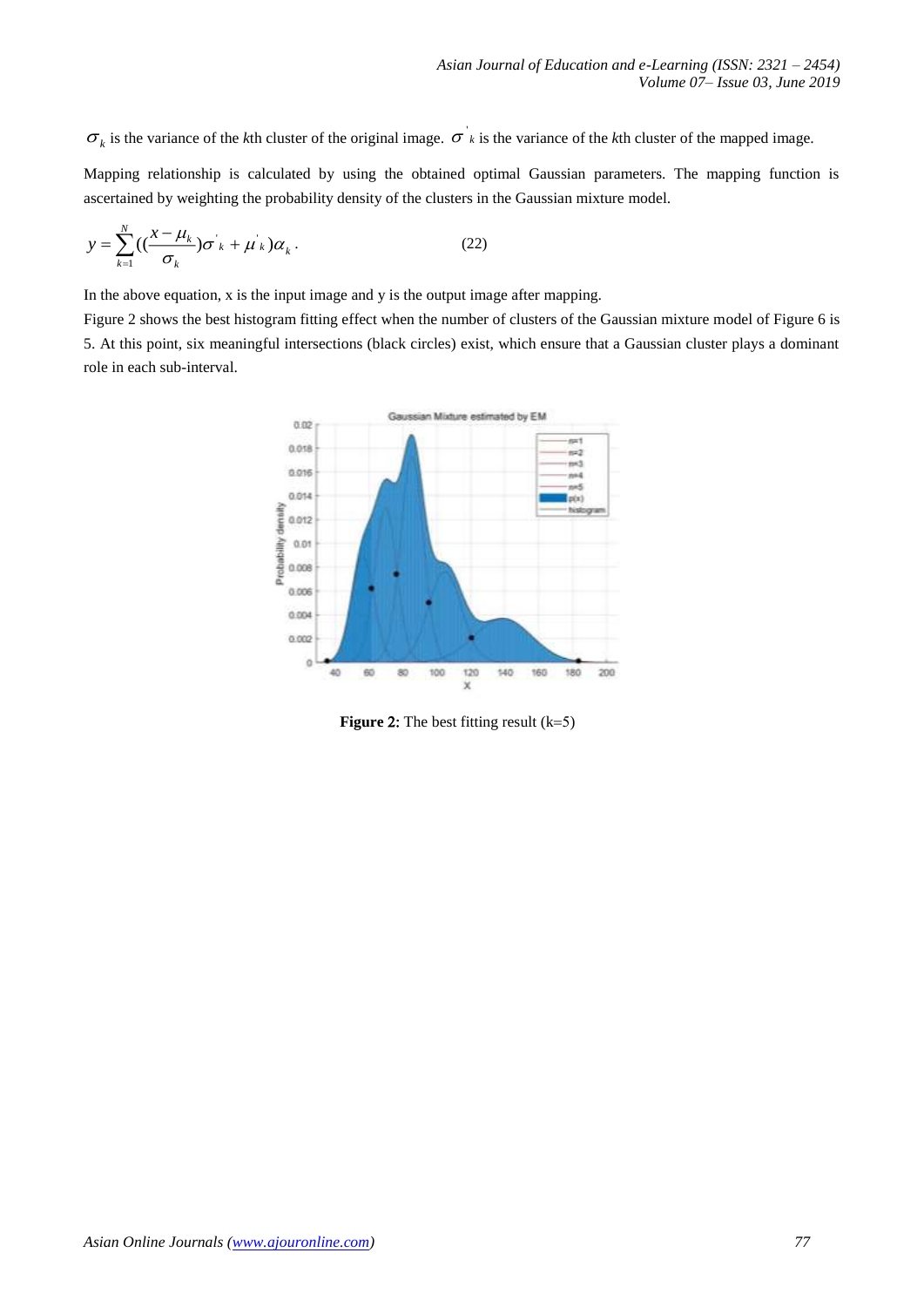# **3. EXPERIMENTAL RESULT**

Our laboratory designed a micro-light imaging optical platform to study the enhancement of low light level images. Figure 4 shows the image obtained from the optical platform. The platform mainly consists of the MPPC detector, a LSW101 tungsten light source, a wide-range micro-illuminometer, computer, camera, optical shading cloth, optical fiber, and cable that connects each device. The MPPC detector is essentially a solid-state semiconductor photodetector that is composed of several avalanche photodiodes (Geiger-Model APD) operating in the Geiger mode. MPPC has low crosstalk, low pulse, and low dark count. The noise produced when the APD device is not multiplied is mainly shot noise, thermal noise, and 1/f noise<sup>10,11</sup>. APD is in the Geiger mode when the reverse bias voltage of the APD is higher than the breakdown voltage. Most noise is avalanche excess noise<sup>12</sup>. Avalanche excess noise is similar to shot noise, which is a kind of white noise. In this paper, white noise is used as the main noise object to study the low light level image. The block and physical diagrams of the MPPC low light level imaging optical platform are shown in Figure 3.



**Figure 3 Optical platform.** *Subjective Analysis*



**Figure**  Enhancement results. (a) Original image; (b) HE; (c)CLAHE; (d) The proposed method



(a) (b) (c) (d) **Figure 5** Enhancement results. (a) Original image; (b) HE; (c)CLAHE; (d) The proposed method



**Figure 6** Enhancement results. (a) Original image; (b) HE; (c)CLAHE; (d) The proposed method Figure 6 shows that the details of the output image are handled well and are more in line with human visual characteristics. The enhancement algorithm proposed in this paper achieved good results in terms of enhancing image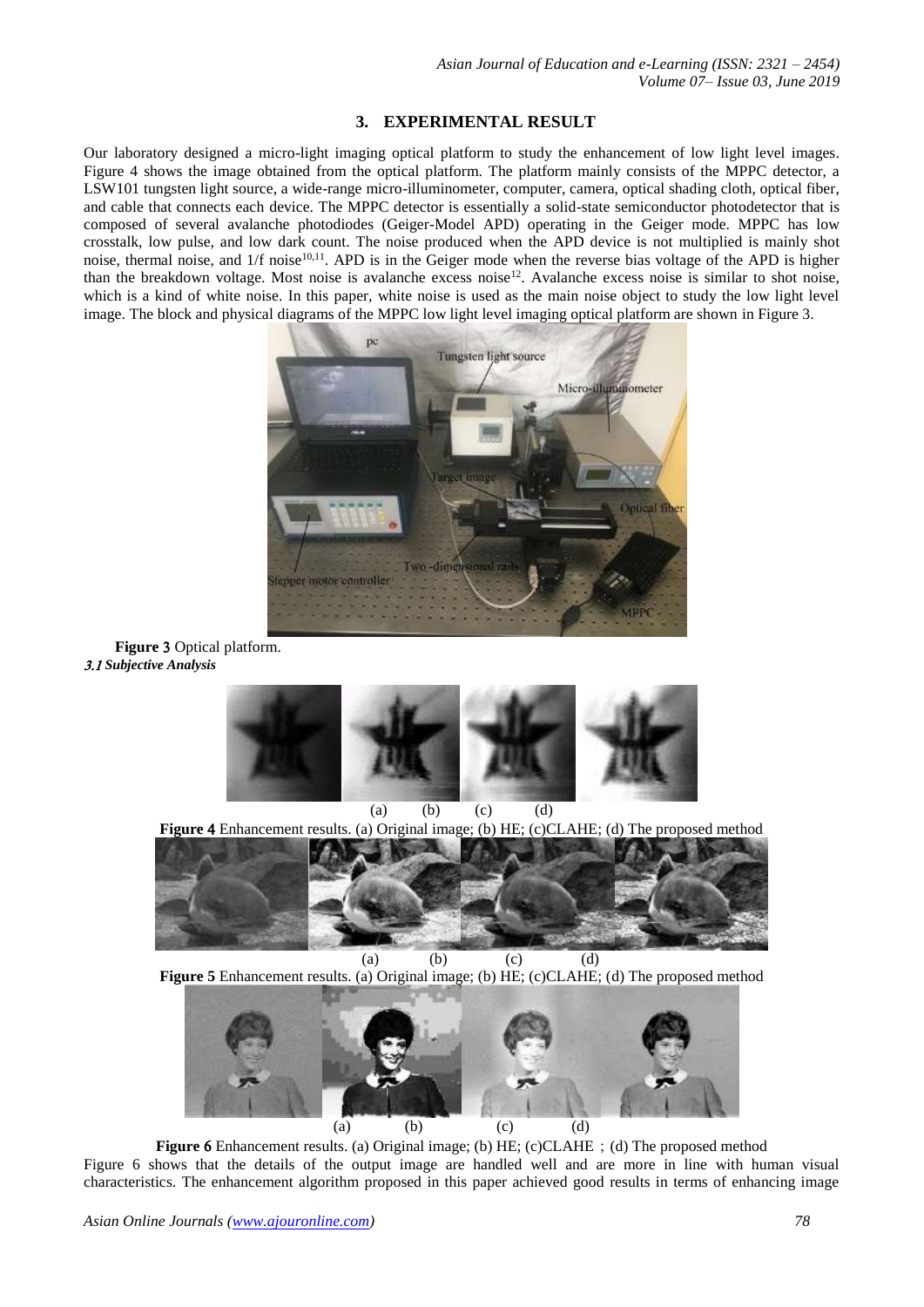contrast and detail processing. The brightness of the image was appropriately improved in the comparison of Figure 4(a) with Figure 4(c). Image information is also largely preserved, texture is well processed, and noise amplification or other undesirable phenomena did not occur.



**Figure 7** Histograms of original and enhanced images shown in Figure 4; (a) Original image; (b) HE; (c) CLAHE; (d) the proposed method

#### *Objective Analysis*

The following method used contrast value, the gray average gradient, and the Laplace operator value of the input and output images for comprehensive evaluation.

Image contrast<sup>[13]</sup>was measured by standard deviation. The larger the standard deviation, the larger the contrast of the image, and the larger the contrast stretch of the image, and the better the image enhancement quality.

$$
contrast = \sqrt{\sum_{i=0}^{L} (\chi_i - \mu) \times P(\chi_i)}.
$$
 (18)

 $x_i$  is the grayscale level of an image.  $\mu$  is the average brightness of an image.  $P(x_i)$  is the probability density when the

grayscale level is  $x_i$ .

The average grayscale gradient<sup>[14]</sup> (GMG) can better reflect the contrast of the image and the change characteristics of texture information. Generally, the larger value of the image, the clearer the image quality is.

$$
GMG = \frac{1}{(M-1)(N-1)} \sum_{i=1}^{M-1} \sum_{j=1}^{N-1} \sqrt{\frac{W_i + W_j}{2}} \,. \tag{19}
$$

 $W_i$  is the pixel grayscale value of the input image.  $W_j$  is the pixel grayscale value of the output image.

The Laplacian<sup>14</sup> is the differential value in each  $3\times3$  neighborhood. Generally, the larger the value of the Laplace operator, the clearer the image, and the more distinct the contour.

$$
Lap = \frac{\sum_{i=2}^{M-1} \sum_{j=2}^{N-1} |W(i, j) - W|}{(M-2)(N-2)}
$$
(20)

In the above equation,  $W^i$  is the sum of the gray values of the  $W(i, j)$  neighbor pixels.

The following unit data combined with subjective analysis indicates that this algorithm is effective.

**Table 1:** Contrast of enhanced images